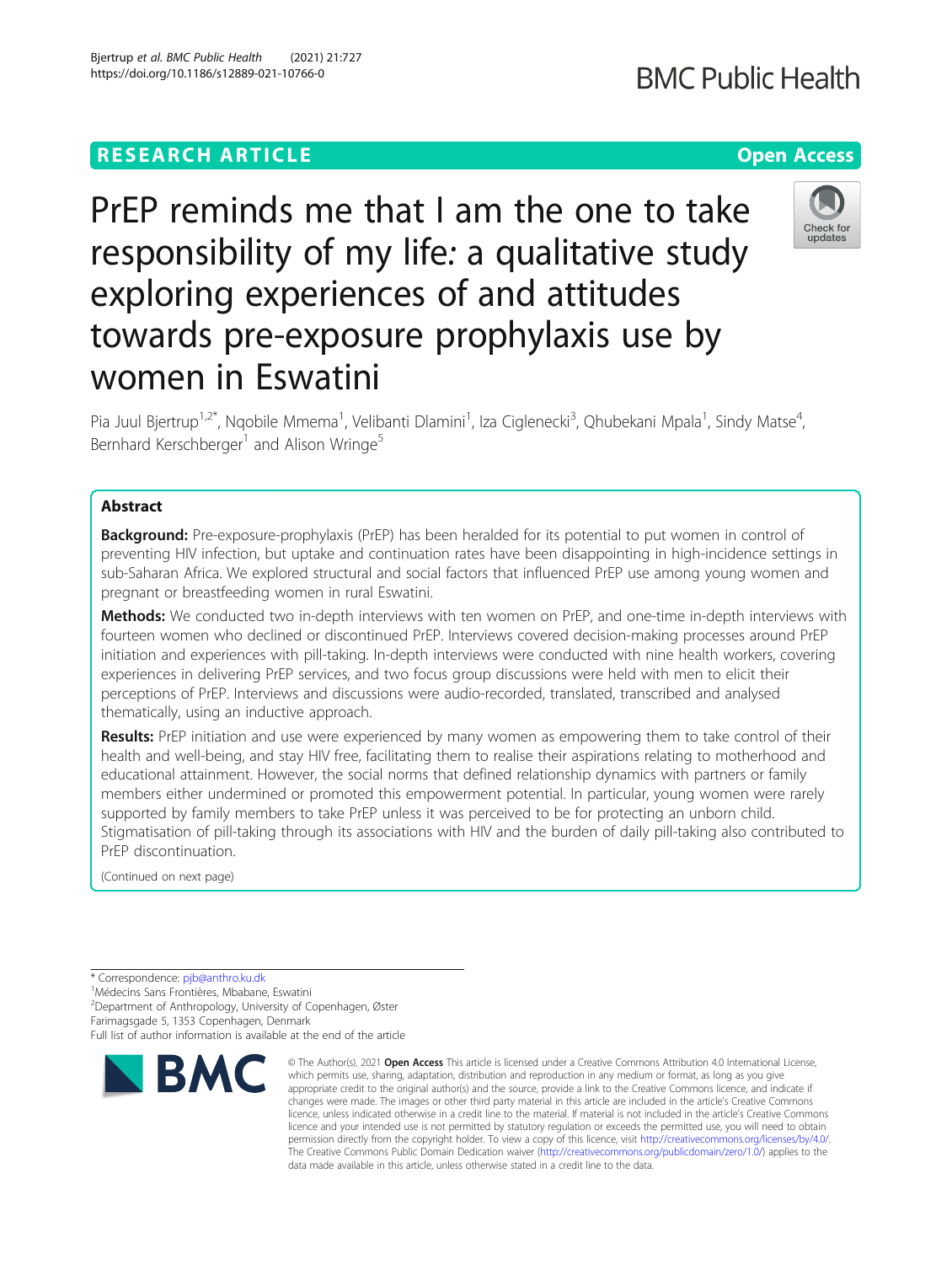# (Continued from previous page)

**Conclusions:** Unlike many prevention tools, PrEP enabled women to achieve a sense of control over their lives. Nevertheless, women's agency to continue and adhere to PrEP was influenced by social and structural factors including gender norms, family expectations of young women, relationship dynamics and stigma related to HIV. Future interventions should address these barriers to promote PrEP use among sexually-active women.

Keywords: Eswatini, Qualitative research, Pre-exposure prophylaxis, HIV, Self care, Women

# Background

The HIV epidemic in Eswatini (formerly Swaziland) remains a public health concern, with persistently high levels of incidence, particularly among women of reproductive age  $[1-3]$  $[1-3]$  $[1-3]$ . By 2018, HIV prevalence was 27% in the general adult population compared with 35% among women, and annual HIV incidence was 1.2 per 100 person-years among women aged 15–49 years, compared to 0.8 per 100 person-years in men [\[1](#page-6-0)]. HIV estimated incidence is also higher in young women aged 15–24 years at 1.9 per 100 person-years, compared to their male peers among whom it reaches 0.8 per 100 person-years [[3](#page-6-0)], demonstrating the need for HIV preventive measures for adolescent girls and young women (AGYW) in this setting. Furthermore, biological changes during pregnancy and the postpartum period, such as hormonal and immune responses, increase HIV susceptibility among women [\[4,](#page-6-0) [5\]](#page-6-0). This increased susceptibility together with the risk of mother-to-child transmission makes pregnant and breastfeeding women (PBW) an important target groups for HIV preventive measures including preexposure prophylaxis (PrEP).

The widespread provision of antiretroviral therapy (ART) and behavioural interventions such as promoting partner reduction and condom use have been insufficient for HIV epidemic control, even when coupled with biomedical prevention interventions such as male circumcision [[6](#page-6-0)–[9](#page-6-0)]. In 2015, the World Health Organization (WHO) recommended PrEP for people at high risk of HIV acquisition, defined as groups with incidence above 3 per 100 person-years [[10](#page-6-0)], following several studies demonstrating its effectiveness in reducing HIV infections among high-risk populations [[11](#page-6-0), [12](#page-6-0)].

Female-initiated biomedical HIV prevention technologies such as PrEP have been heralded as offering new possibilities for women to reduce their HIV risks by giving them control over the decision to use them [\[13](#page-6-0)]. However, the promotion of ART prevention approaches (e.g. PrEP, prevention of mother-to-child transmission) also imbues the person taking the medication with a responsibility to care for their own and others' health that can be either empowering or a burden [\[14](#page-6-0)–[17\]](#page-6-0). Despite the empowering and agential potential of health technologies, studies show how beneficiaries struggle to take on the necessary responsibilities, potentially leading to an exclusion of those unable to become sufficiently resilient  $[15, 17, 18]$  $[15, 17, 18]$  $[15, 17, 18]$  $[15, 17, 18]$  $[15, 17, 18]$  $[15, 17, 18]$ . In this vein, Rose and Lentzos  $(2017)$ argue for a greater understanding of the collective conditions, power and resources that are necessary to ensure that responsibility and resilience become a reality [[19\]](#page-6-0). It is only when these conditions are met that PrEP can move beyond being simply a medical prescription, towards achieving its potential as a tool to enable women to enact the agency that is necessary for securing their health and quality of life on a daily basis [\[16](#page-6-0)].

In practice, social barriers including HIV stigma and structural factors such as those that impede regular access to health facilities [\[18,](#page-6-0) [20](#page-6-0)–[23\]](#page-6-0) may undermine the empowerment potential of PrEP, but few studies have explored how women experience these opposing dynamics. In this context, we explored the structural and social factors that influence experience of PrEP use and continuation among AGYW and PBW.

# **Methods**

# Study setting

Since 2007, Médecins sans Frontières (MSF), in collaboration with the Ministry of Health, has been providing HIV care in the predominantly rural Shiselweni region of Eswatini. In 2017, a PrEP demonstration project investigated PrEP provision among the general population. A nested qualitative study explored the structural and social factors that influenced PrEP experiences of AGYW aged 16–25 years and PBW aged ≥16 years to inform national PrEP roll-out.

# Sampling and recruitment

We purposively sampled participants for IDIs to include clients with a variety of PrEP histories. Sampling included AGYW or PBW who i) had been on PrEP for up to 6 months; ii) had initiated PrEP in the previous month; iii) had been offered PrEP but declined to initiate; iv) discontinued PrEP at the first monthly visit at the health facility; v) discontinued PrEP after the first prescription without returning to the health facility (Table [1\)](#page-2-0).

HIV counsellors recruited AGYW and PBW, explaining the study before seeking permission for the research team to phone them to schedule an interview. Men for FGDs were recruited during health promotion sessions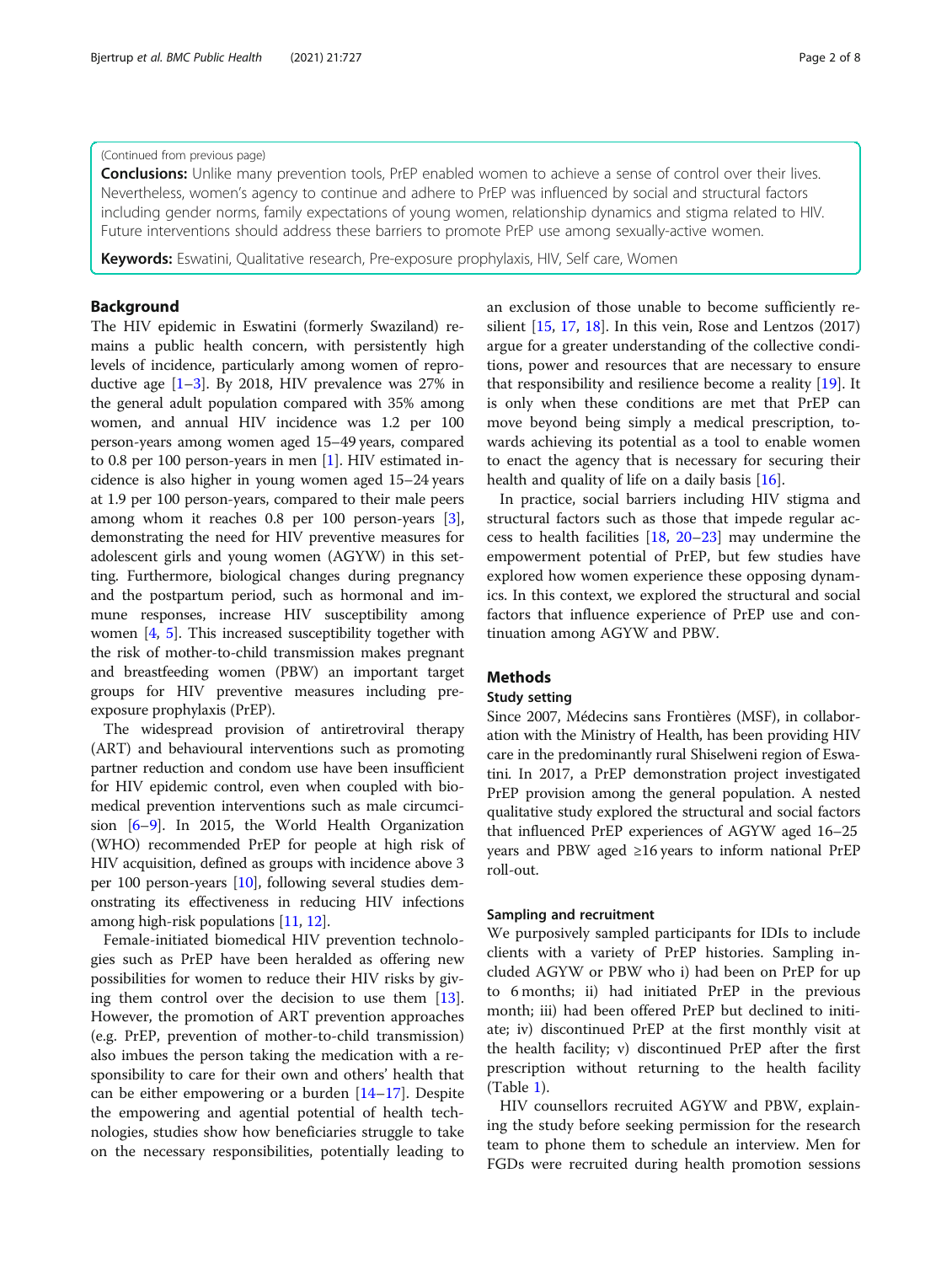targeting men. Health workers involved in the delivery of PrEP services were purposively sampled from four facilities, ensuring the inclusion of different cadres and roles (Table 2).

### Data generation

We conducted two rounds of in-depth interviews (IDIs) with seven PBW and three AGYW who were not pregnant or breastfeeding. The first interview covered their personal circumstances, reasons for initiating PrEP and early experiences with pill-taking, while the second interview covered later experiences with PrEP and any evolution in their personal circumstances. We conducted one-time IDIs with 14 AGYW and PBW who declined or discontinued PrEP, exploring reasons for these decisions, and with 11 healthcare workers to explore their experiences of providing PrEP services and their suggestions for improving PrEP uptake and retention. Interviews lasted approximately 60–90 min, and were conducted in a private place of the participant's choice by the lead author, a trained anthropologist (PB), and/or a local qualitative research assistant (NM or VD), matched to the sex of the participant. After each interview, notes and observations from interviews were written up and debriefing sessions were held between the interview-

ing team. We conducted two focus group discussions (FGDs) with 11 men from the community, exploring perceptions of and attitudes towards PrEP. These were held in the community, facilitated by the two local research assistants (VD and NM) and lasted approximately 1 h. The

age range of the men was 18 to 60 years of age.

# Data analysis

IDIs and FGDs were conducted in SiSwati and audio-recorded following informed written consent. Audio-recordings were translated and transcribed into English.. Thematic analysis was conducted whereby transcripts, fieldworker notes and observation templates were coded iteratively and inductively in NVivo10 by PB, NM and VD. Codes were progressively incorporated into a coding framework that was developed continually to enable inclusion of emerging categories, and analytical memos were written to aid the process of raising findings to a conceptual level and to explore relationships between emerging themes.

<span id="page-2-0"></span>

|              | <b>Table 1</b> Respondent characteristics of PrEP clients ( $n = 24$ |  |
|--------------|----------------------------------------------------------------------|--|
| respondents) |                                                                      |  |

| Age, years                                   | N (%)   |
|----------------------------------------------|---------|
| $18 - 20$                                    | 7(29)   |
| $21 - 25$                                    | 12 (50) |
| $26 - 30$                                    | 3(13)   |
| $31 - 35$                                    | 2(8)    |
| PrEP status                                  |         |
| Declined PrEP                                | 5(21)   |
| On PrEP $<$ 1 month                          | 9 (38)  |
| On $PrEP > 1$ month                          | 1(4)    |
| Discontinued PrEP                            | 9(38)   |
| Relationship status                          |         |
| Multiple partners                            | 3(13)   |
| Partner, living together                     | 3(13)   |
| Partner, not living together                 | 17(71)  |
| Single                                       | 1(4)    |
| Status of partner(s)                         |         |
| Known HIV-serodiscordant relationship        | 6(25)   |
| Non-/unknown HIV-serodiscordant relationship | 18 (75) |
| Children                                     |         |
| No children                                  | 2(8)    |
| Pregnant                                     | 3(13)   |
| 1 child                                      | 11(46)  |
| 2 or more children                           | 8(34)   |
| Educational level                            |         |
| Primary                                      | 6(25)   |
| Secondary                                    | 14 (58) |
| Tertiary                                     | 2(8)    |
| Not specified                                | 2(8)    |
| Employment status                            |         |
| Employed                                     | 1(4)    |
| Unemployed                                   | 16(67)  |
| In school                                    | 7 (29)  |

| Gender                      | N(%)  |
|-----------------------------|-------|
| Female                      | 7(64) |
| Male                        | 4(36) |
| Job title                   |       |
| Nurse                       | 4(36) |
| HIV testing lay counsellors | 6(55) |
| Community mobiliser         | 1(9)  |
| Time in job role, years     |       |
| $2 - 4$                     | 3(27) |
| $5 - 7$                     | 5(45) |
| $8 - 10$                    | 1(9)  |
| >10                         | 2(18) |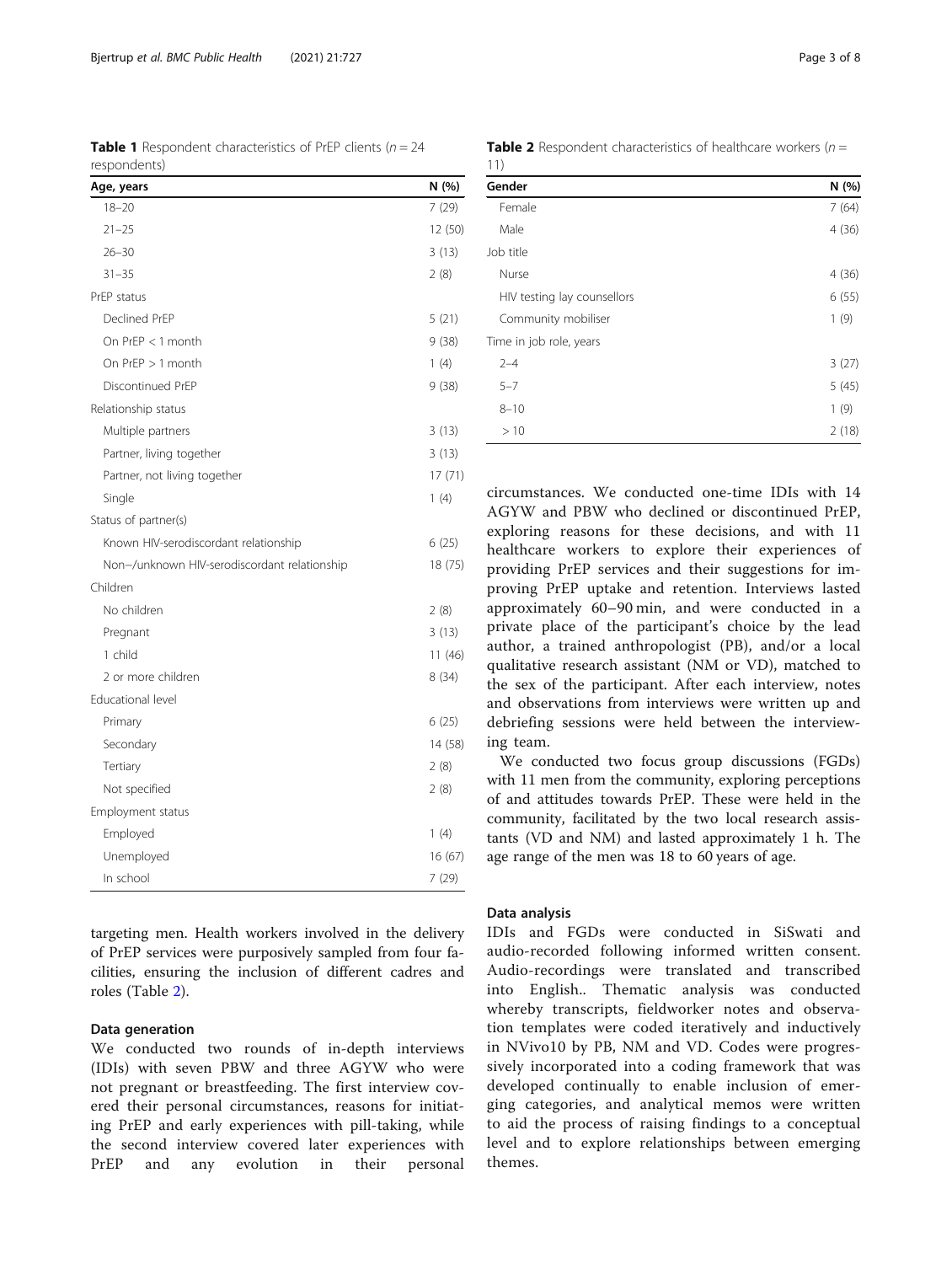# Results

# HIV risks

Most women felt at risk of HIV infection due to relationships that they characterized as lacking mutual trust, unreliable and unstable, as well as difficulties negotiating condom use with their partners. Women described how sexual relationships and encounters were difficult to predict and control – for example, due to having a migrant partner who would turn up unannounced or because they were linked to economic reasons. Unplanned, and often unwanted, pregnancies made women feel dependent on their child's father as a breadwinner, particularly as most women were unemployed and unable to provide for a child alone. This economic dependence inclined women to stay in relationships where they felt at risk of HIV.

#### PrEP as an enactment of agency and self-care

Women highlighted several ways through which PrEP represented an enactment of agency, enabling them to take control of HIV risks and protect themselves and/or their baby from HIV infection. It afforded them peace of mind and confidence that they would not become infected, which in turn would ensure that they could stay healthy and see their children grow up. This motivation could lead them to overcome financial barriers to clinic attendance:

I'm committed to this [PrEP]. Even if I don't have transport money, I'll rather try borrowing it from neighbours, so I'm able to go to the clinic to get my PrEP pills. Then I can raise my children properly and not end up having HIV (Woman 21–25 years).

Continually testing HIV-negative, when coming to follow-up visits at the clinic, reaffirmed women's confidence in their choice to initiate PrEP. Most women described the decision to initiate PrEP as being their own to take, appreciating the autonomy that this afforded them by removing the need to negotiate with their partners as was the case with condoms. However, some were later confronted by partners who felt they should have been included in the decision.

PrEP use also evoked a sense of responsibility and care for one's own life and self-worth. Some women recounted how PrEP had served as a reminder of the importance of taking care of themselves, and had even encouraged them to negotiate condom use in their relationship again:

Now when we have sex, we use condoms. Before I started PrEP, we weren't using condoms. The pill encourages me to use condoms and to know that I will not end up getting infected (Woman 18–20 years).

For AGYW, both PrEP and contraceptive pills were seen as items that would enable them to fulfil future educational and career aspirations, essential for the financial independence that many craved, and that they believed would be undermined if they seroconverted or fell pregnant:

I want to finish school, while not having a baby and I did PrEP because I don't want to be HIV-positive. [...] I do not trust love; rather I trust that PrEP and Jadelle [contraceptive implant] will help me (Woman 18–20 years).

### "PrEP for life" and pill fatigue

While PrEP enabled some to exert a degree of agency in their sexual lives, the unpredictability and lack of control that characterized the women's sexual relationships led them to perceive their need for PrEP as lifelong or continuous until they found a stable partner or got married. This in turn could lead to pill fatigue and discontinued use, with some PrEP using participants starting to question the relative advantages of taking antiretroviral (ARV) drugs for prevention over taking ARVs for treatment, given the perceived similarity in the pill-taking burden:

I was tired of the pills, they are big and like ARVs. You have to take them every day and they are difficult to swallow. I felt like I have to take it for the rest of my life […] It is like I already have the virus (Woman 21–25 years).

All the women in HIV-serodiscordant relationships stated that their partner was on ART. However, some did not seem to know that this would reduce their HIV infection risk, nor did they know their partner's viral load (VL) results. Furthermore, a few of the women who were interviewed expressed uncertainty as to whether their partners were taking ARVs as prescribed, and understood that this perceived lack of responsibility on the part of their partner increased the risk of acquiring HIV:

I feel at risk, even though he is taking the pills [ARVs], I am not convinced I am safe. He is not responsible. Sometimes he goes somewhere and comes home late and then he will not be able to take his pills (Woman 21–25 years).

Healthcare workers suggested that they started clients on PrEP if they were in HIV-serodiscordant relationships without further inquiry as to the HIV-infected partner's VL result. They sometimes struggled to assess clients' current risks when providing guidance on PrEP duration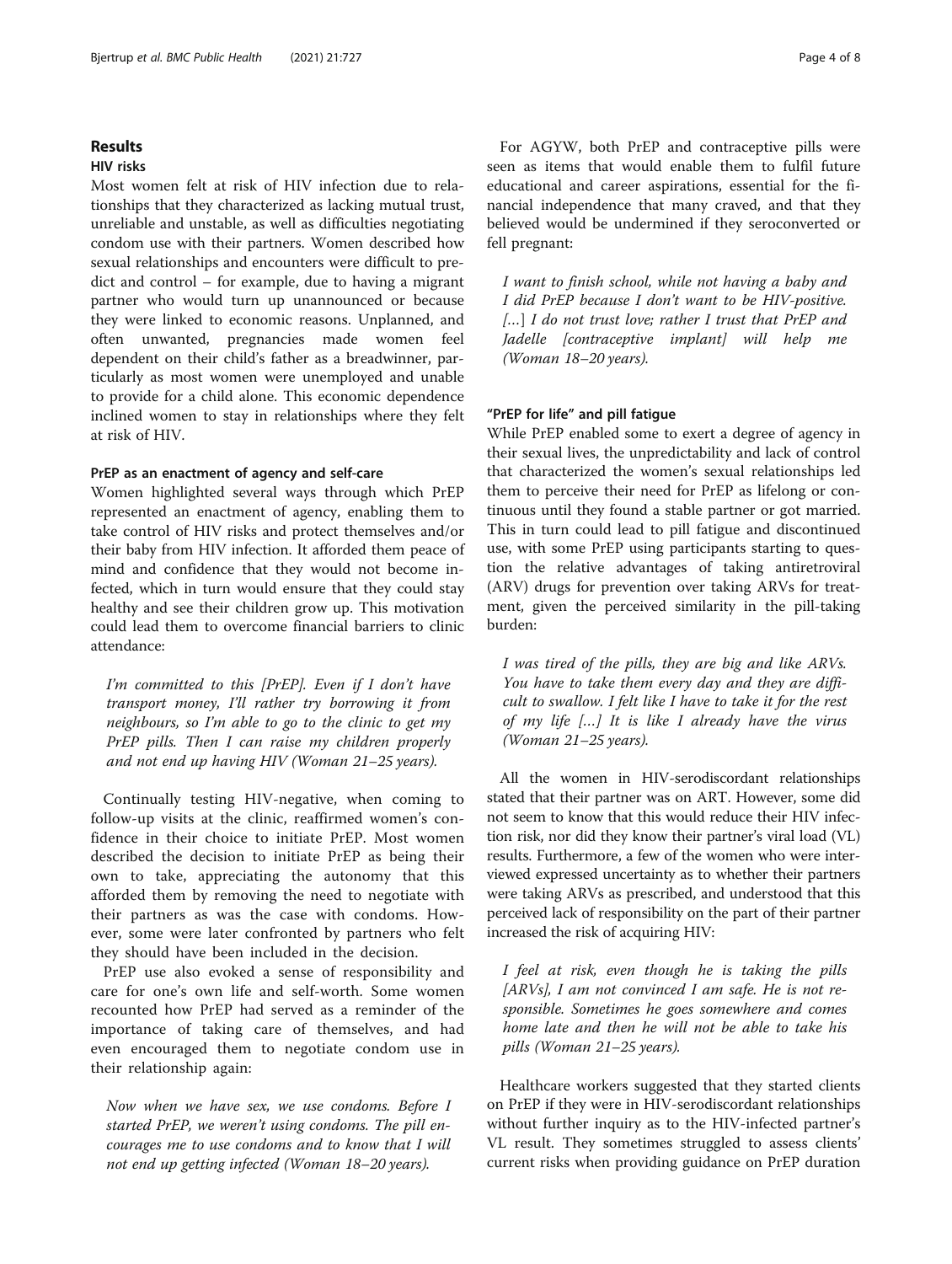for their clients, opting for a perceived simpler and clearer message of the need for PrEP "for life":

I think PrEP is for everyone, for life, because we are exposed every day. If we were to say you have been taking PrEP for 2 years you think you're safe now. Then for 5 months you don't take it, then you expose yourself [to risk] (Health care worker).

# Social relations and their interactions with women's agency to use PrEP

Although many women explained that decisions to take PrEP could afford them with a sense of autonomy over their lives, a reported lack of shared decision-making, or a perceived inability to disclose the decision to a partner or family members could lead to challenges in continuing PrEP. Women reported hiding their drugs under mattresses or other places where nobody would find them. This lack of visibility made some women forget to take their pills, or made it difficult to do so in private:

It would be easier to take the pills if they knew about it at home. I need to do everything in secrecy. If they knew, there would maybe be someone to remind me of the pills […] I have hidden my pills and I need to look over my shoulder before taking it. If they knew, I would keep the pills wherever I wanted, so when I get to my bedroom, I see my pills and that would remind me to take them (Woman 18–20 years).

Women who had not disclosed PrEP use to sexual partners stated that taking PrEP was challenging when they spent the night at their partner's place, as they feared being caught with the tablets. They feared negative responses from partners, such as being perceived as promiscuous or HIV-positive. Around half of the participants reported that they had disclosed PrEP use to a sexual partner and some stated how this led to arguments:

We quarrelled because of PrEP. It is as if he hears from his friends that PrEP is for prostitutes. What is the need for me to take PrEP? (Woman 18–20 years).

During focus group discussions, some male participants suggested that PrEP use by their partners might provoke feelings of insecurity and lack of trust within a relationship and that they may interpret its use as an accusation that they were infected with HIV, which could in turn incline them towards physical violence against their partners:

She must be thinking I have AIDS, that could annoy me and I could end up beating her. (Male participant 1, FGD)...

He is right because I might be led to think that when she is protecting herself, it is not because she has many sexual partners. […] It could bring insecurity. (Male participant 2, FGD).

On the other hand, all women in HIV-serodiscordant relationships stated that their partners supported them being on PrEP, which was also reported during FGDs with men where it was seen to be appropriate:

"If I know I'm HIV-positive then I'll understand that this person is actually doing it for her safety and my safety. By taking PrEP, she's actually thinking for both of us. We will both benefit" (FGD with men).

Disclosing PrEP use to co-habiting family members could lead to encouragement and pill reminders, which promoted adherence, especially among those who had children or were pregnant. In many cases, women were celebrated for taking responsibility and care for themselves and their child (ren). For some women, however, disclosing PrEP use to co-habiting family members meant being on the receiving end of negative comments and attitudes that could undermine their motivation to continue PrEP. Young women without children found it particularly difficult to disclose PrEP use to parents or other parental authorities at home, as they feared being sexually active as a young, unmarried women would be judged morally unacceptable:

My father and my mother, I did not tell them  $[...]$  I don't know if they know I'm sexually active. My parents can really give me problems. They can say: 'as young as you are, you are taking these pills, and how do you live your life?!' (Woman 21–25 years).

Parental resistance towards PrEP was also mentioned by healthcare workers, who were sometimes confronted with angry parents during morning talks on PrEP in the clinic. According to health workers, parents were reportedly opposed PrEP as they perceived that it could encourage teenage children to be sexually active, rather than protecting them from HIV infection risk through abstinence:

During health talks, there is the challenge that some parents aren't able to accept. They say that if they find these pills in the bedroom of the child, they might chase the child away from home. 'It is in our nature as parents, we cannot accept that our child is having sex' and yet the child is just protecting herself (Health care worker).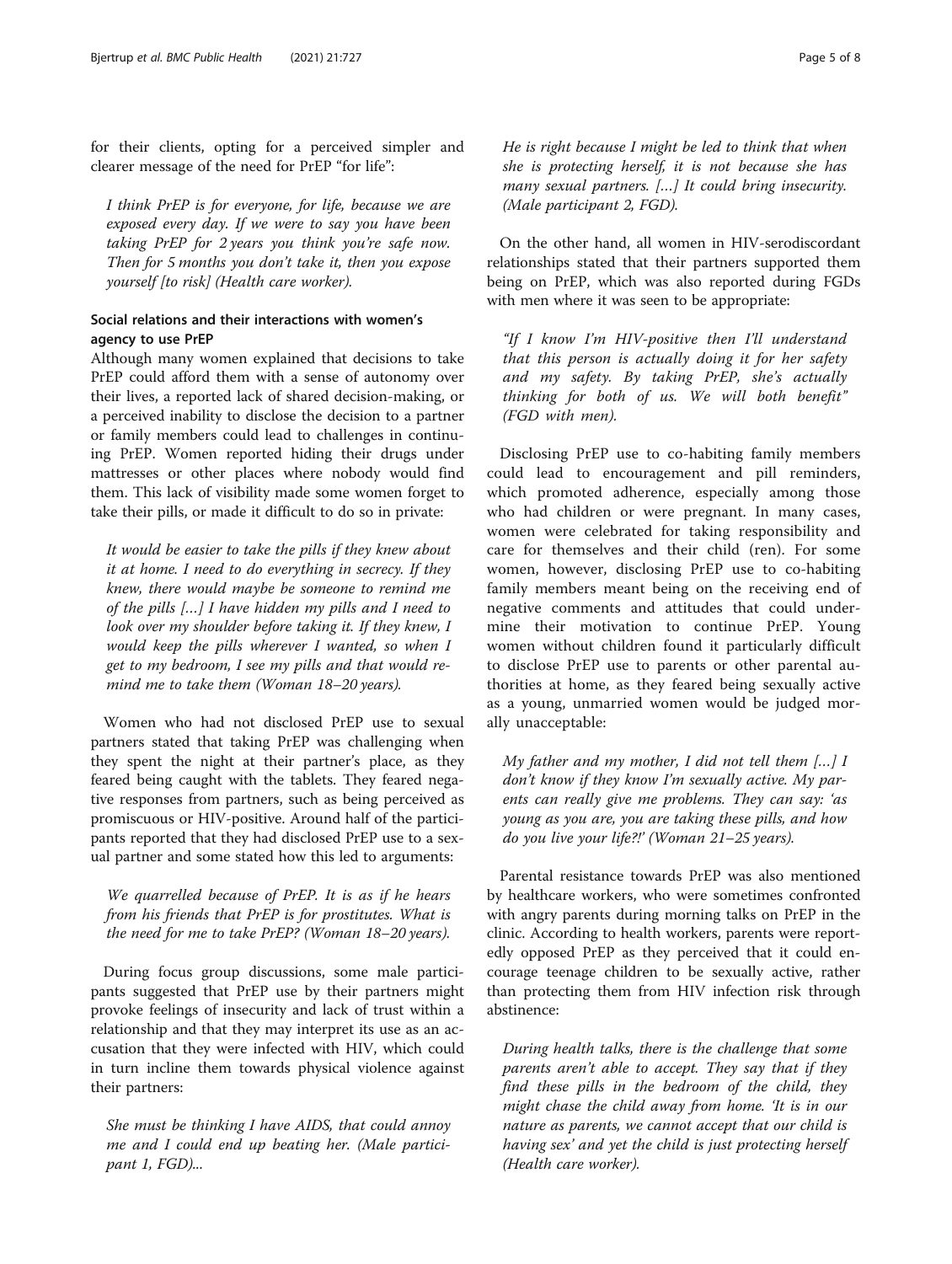Healthcare workers also mentioned how reaching young people with PrEP was difficult, as they would rarely come to the healthcare clinic, except young pregnant women who came for antenatal care.

# **Discussion**

This study showed how an array of structural and social factors influenced women's agency to effectively harness the prevention potential offered by PrEP. While PrEP enabled women to achieve a sense of autonomy over their own or their baby's risk of acquiring HIV and encouraged a sense of self-worth and possibilities for selfcare, its longer-term use was often undermined by pill fatigue, family expectations of young women, gender norms, relationship dynamics and stigma related to HIV, over which the women had less influence.

While PrEP was perceived to afford some autonomy over HIV risks, as found elsewhere [\[18](#page-6-0)], our results also highlight challenges in assuming responsibility for daily pill taking "alone", without support from family members or partners, as was often the case for young women. In alignment with other studies from the region, we found that when disclosure was pursued, it did not always lead to acceptance or support from the women's family members or partners, which could trigger PrEP discontinuation [\[23](#page-6-0), [24](#page-6-0)].

Future access to two-three-monthly injectable PrEP might reduce the need for women to disclose PrEP status, as well as reducing the need for pill-taking reminders by family and partners. A recent study among youth in South Africa demonstrated preference for longlasting PrEP in injectable or implant forms, highlighting the benefits of the "invisibility" of such products [[25](#page-6-0), [26](#page-6-0)], although other studies have demonstrated cases of intimate partner violence following the discovery of monthly rings [\[27](#page-7-0)]. Furthermore, longer-lasting interventions do not address the social and structural challenges that contribute to HIV-related stigma that PrEP users face, nor do they bring about the moral and emotional support for being on PrEP that seem important especially for AGYW. To address this, community-level interventions could be carried out promoting PrEP acceptance among women's partners and families and addressing the social norms that undermine its optimal use. Adherence and support clubs could be beneficial for AGYW on PrEP, regardless of its format, and their effectiveness for PrEP should be investigated [\[28](#page-7-0)]. As young women without children often do not attend the health clinic, other out-of-facility models are needed to ensure they access PrEP in combination with family planning measures.

Perceptions of the need for lifelong PrEP were driven by the nature of many women's relationships which were often characterised as unstable or polygamous. As found

elsewhere, among sero-discordant couples, some women were either unaware of the VL status of their partner or did not trust the regularity of their pill-taking [\[29](#page-7-0), [30](#page-7-0)]. These findings emphasise the importance of regular counselling for PrEP recipients, with greater focus on HIV transmission risks from partners on ART and support to discontinue and reinitiate PrEP as risks evolve. Couple-counselling that focuses on mutual support for ART and PrEP adherence could help reduce the time which women need to remain on PrEP. Health workers also need support to tailor risk assessments to each woman, rather than assuming that their risk is lifelong.

The study had several limitations. It was conducted in the context of a well-resourced demonstration project, and perceptions of PrEP might change with time as the intervention becomes more widely available or in settings where fewer resources are available. Interviews with health workers and women who discontinued or declined PrEP were conducted once and could not capture how their experiences may have evolved. Finally, insights from male partners and family members of AGYW are lacking due to the ethical risks and challenges of recruiting these groups for IDIs in this setting.

# Conclusions

In conclusion, we found that women's motivations for PrEP were driven by their perceptions of HIV risks and their desire for self-care and control over their HIV risks. However, these aspirations were often undermined by social factors including gender norms within relationships that drove stigmatising associations with pilltaking, or within families where moralising attitudes limited support for PrEP for young women. Further research should identify interventions to effectively address these social and structural barriers to daily PrEP taking and investigate how best to implement injectable PrEP and out-of-facility PrEP, with integration into family planning interventions for AGYW.

#### Acknowledgements

We would like to thank all of the participants who shared their time and experiences with us. We would also like to thank all the MSF and MoH project staff members who supported the implementation of this research, especially the healthcare workers who assisted in the recruitment of participants.

#### Authors' contributions

PB contributed to the conception, design, data collection, analysis, interpretation and the writing of the manuscript. NM and VD contributed to data collection, analysis and interpretation. IC, QM, BK and SM contributed to the conception and design of the study. AW contributed to the conception and design of the study, interpretation and the writing of the manuscript. All authors commented on the manuscript and approved the final version. PB is responsible for the overall content as guarantor.

### Funding

The study was funded by Médecins Sans Frontières.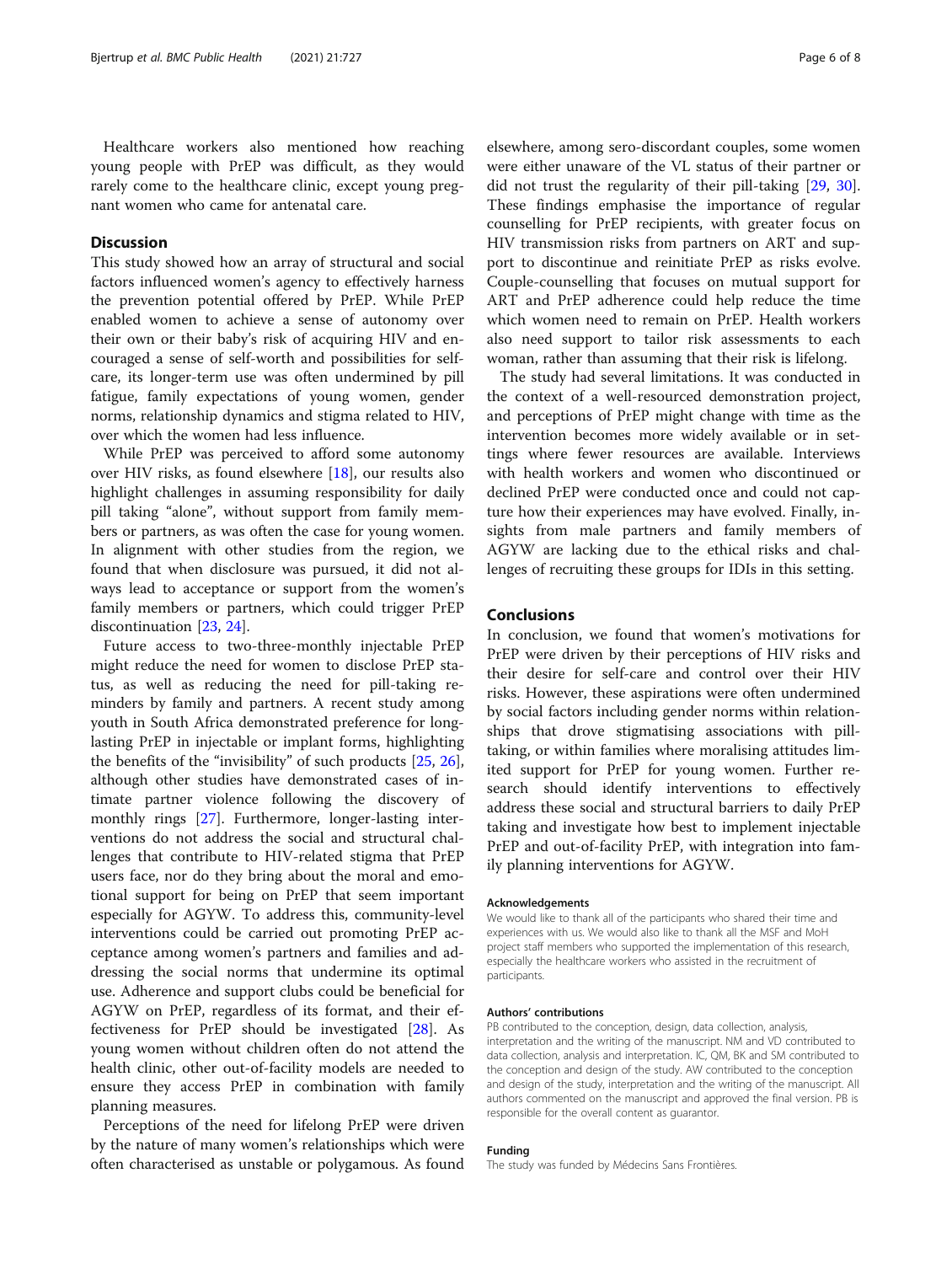# <span id="page-6-0"></span>Availability of data and materials

The datasets used and/or analysed during the current study available from the corresponding author on reasonable request.

# Declarations

# Ethics approval and consent to participate

The study received ethical approval from the Eswatini Ministry of Health National Research Review Board and the MSF Ethics Review Board (ID 1827). HIV counsellors recruited AGYW and PBW, explaining the study before seeking permission for the research team to phone them to schedule an interview. The research staff then explained the purpose of the study and procedures to participants both verbally and in writing. Then, informed written consent was obtained from every participant. The participants were assured that their participation was voluntary and that they were free to withdraw from the interview or focus group discussion. The Ministerial Review Board and the Institutional Review Board approved the collection of consent in this manner. We confirm that all methods were carried out in accordance with relevant guidelines and regulations.

#### Consent for publication

Not applicable.

#### Competing interests

The authors declare that they have no competing interests.

#### Author details

<sup>1</sup>Médecins Sans Frontières, Mbabane, Eswatini. <sup>2</sup>Department of Anthropology, University of Copenhagen, Øster Farimagsgade 5, 1353 Copenhagen, Denmark. <sup>3</sup>Médecins Sans Frontières, Geneva, Switzerland.<br><sup>4</sup>Envatini National AIDS Programmo Ministry of Hoalth Mbabano, Envat Eswatini National AIDS Programme, Ministry of Health, Mbabane, Eswatini. 5 Department of Population Health, London School of Hygiene and Tropical Medicine, London, UK.

# Received: 12 January 2021 Accepted: 30 March 2021 Published online: 14 April 2021

#### References

- 1. UNAIDS. UNAIDS: Overview Eswatini [Internet]. 2018 [cited 2020 May 1]. Available from: [https://www.unaids.org/en/regionscountries/countries/swa](https://www.unaids.org/en/regionscountries/countries/swaziland) [ziland](https://www.unaids.org/en/regionscountries/countries/swaziland)
- 2. Justman J, Reed JB, Bicego G, Donnell D, Li K, Bock N, et al. Swaziland HIV incidence measurement survey (SHIMS): a prospective national cohort study. Lancet HIV. 2017;4(2):e83–92. [https://doi.org/10.1016/S2352-3018\(16\)3](https://doi.org/10.1016/S2352-3018(16)30190-4) [0190-4.](https://doi.org/10.1016/S2352-3018(16)30190-4)
- 3. Government of the Kingdom of Eswatini. Swaziland HIV Incidence Measurement Survey 2 (SHIMS2) 2016-2017. [Internet]. Mbabane: Government of the Kingdom of Eswatini; 2019 Apr [cited 2020 May 1]. Available from: <https://phia.icap.columbia.edu/countries/eswatini/>
- 4. Thomson KA, Hughes J, Baeten JM, John-Stewart G, Celum C, Cohen CR, et al. Increased risk of HIV acquisition among women throughout pregnancy and during the postpartum period: a prospective per-coital-act analysis among women with HIV-infected partners. J Infect Dis. 2018;218(1): 16–25. <https://doi.org/10.1093/infdis/jiy113>.
- 5. Mofenson LM. Risk of HIV acquisition during pregnancy and postpartum: a call for action. J Infect Dis. 2018;218(1):1–4. [https://doi.org/10.1093/infdis/](https://doi.org/10.1093/infdis/jiy118) [jiy118.](https://doi.org/10.1093/infdis/jiy118)
- 6. Dworkin SL, Ehrhardt AA. Going beyond "ABC" to include "GEM": critical reflections on Progress in the HIV/AIDS epidemic. Am J Public Health. 2007; 97(1):13–8. <https://doi.org/10.2105/AJPH.2005.074591>.
- 7. Govender K, Masebo WGB, Nyamaruze P, Cowden RG, Schunter BT, Bains A. HIV prevention in adolescents and young people in the eastern and southern African region: a review of key challenges impeding actions for an effective response. Open AIDS J. 2018;12(1):53–67. [https://doi.org/10.2174/1](https://doi.org/10.2174/1874613601812010053) [874613601812010053](https://doi.org/10.2174/1874613601812010053).
- Carrasco MA, Nguyen TQ, Kaufman MR. Low uptake of voluntary medical male circumcision among high risk men in Malawi. AIDS Behav. 2018;22(2): 447–53. <https://doi.org/10.1007/s10461-016-1633-1>.
- 9. Cork MA, Wilson KF, Perkins S, Collison ML, Deshpande A, Eaton JW, et al. Mapping male circumcision for HIV prevention efforts in sub-Saharan Africa. BMC Med. 2020;18(1):189. <https://doi.org/10.1186/s12916-020-01635-5>.
- 10. WHO (World Health Organization). Guideline on when to start antiretroviral therapy and on pre-exposure prophylaxis for HIV [Internet]. World Health Organization; 2017 [cited 2020 Sep 27]. Available from: [http://www.who.int/](http://www.who.int/hiv/pub/guidelines/earlyrelease-arv/en/) [hiv/pub/guidelines/earlyrelease-arv/en/](http://www.who.int/hiv/pub/guidelines/earlyrelease-arv/en/)
- 11. Hanscom B, Janes HE, Guarino PD, Huang Y, Brown ER, Chen YQ, et al. Brief report: preventing HIV-1 infection in women using Oral Preexposure prophylaxis: a meta-analysis of current evidence. J Acquir Immune Defic Syndr. 2016;15(73):606–60.
- 12. Fonner VA, Dalglish SL, Kennedy CE, Baggaley R, O'Reilly KR, Koechlin FM, et al. Effectiveness and safety of oral HIV preexposure prophylaxis for all populations. AIDS. 2016;30(12):1973–83. [https://doi.org/10.1097/QAD.](https://doi.org/10.1097/QAD.0000000000001145) [0000000000001145](https://doi.org/10.1097/QAD.0000000000001145)
- 13. Bailey JL, Molino ST, Vega AD, Badowski M. A review of HIV pre-exposure prophylaxis: the female perspective. Infect Dis Ther. 2017;6(3):363–82. <https://doi.org/10.1007/s40121-017-0159-9>.
- 14. Auerbach JD, Hoppe TA. Beyond "getting drugs into bodies": social science perspectives on pre-exposure prophylaxis for HIV. J Int AIDS Soc [Internet]. 2015 [cited 2019 Jun 10];18(4Suppl 3). Available from: [http://www.ncbi.nlm.](http://www.ncbi.nlm.nih.gov/pmc/articles/PMC4509897/) [nih.gov/pmc/articles/PMC4509897/](http://www.ncbi.nlm.nih.gov/pmc/articles/PMC4509897/)
- 15. Meinert L. Regimes of Homework in AIDS Care. Questions of Responsibility and the Imagination of Lives in Uganda. In: Prince RJ, Marsland R, editors. Making and Unmaking Public Health in Africa: Ethnographic and historical Perspectives. Athens, OH, UNITED STATES: Ohio University Press; 2013. p. 119–39.
- 16. Cairns GP, Race K, Goicochea P. PrEP: controversy, agency and ownership. J Int AIDS Soc [Internet]. 2016 Oct 18 [cited 2020 Feb 29];19(7Suppl 6). Available from: <https://www.ncbi.nlm.nih.gov/pmc/articles/PMC5071749/>
- 17. Trnka S, Trundle C. Introduction: competing responsibilities: reckoning personal responsibility, Care for the Other, and the social contract in contemporary life. In: Trnka S, Trundle C, editors. Competing Responsibilities: The Ethics and Politics of Contemporary Life. 2017. p. 1–24.
- 18. Bärnighausen KE, Matse S, Kennedy CE, Lejeune CL, Hughey AB, Hettema A, et al. 'This is mine, this is for me': preexposure prophylaxis as a source of resilience among women in Eswatini. AIDS Lond Engl. 2019;33(Suppl 1):S45– 52. <https://doi.org/10.1097/QAD.0000000000002178>.
- 19. Rose N, Lentzos F. Making us resilient: responsible citizens for uncertain times. In: Trnka S, Trundle C, editors. Competing responsibilities: the ethics and politics of contemporary life [internet]. North Carolina: Duke University Press; 2017. p. 27–48. Available from: [http://ebookcentral.proquest.com/lib/kbdk/deta](http://ebookcentral.proquest.com/lib/kbdk/detail.action?docID=4819294) [il.action?docID=4819294.](http://ebookcentral.proquest.com/lib/kbdk/detail.action?docID=4819294) <https://doi.org/10.1215/9780822373056-002>.
- 20. Nakku-Joloba E, Pisarski EE, Wyatt MA, Muwonge TR, Asiimwe S, Celum CL, et al. Beyond HIV prevention: everyday life priorities and demand for PrEP among Ugandan HIV serodiscordant couples. J Int AIDS Soc [Internet]. 2019 Jan 18 [cited 2020 Aug 31];22(1). Available from: [https://www.ncbi.nlm.nih.](https://www.ncbi.nlm.nih.gov/pmc/articles/PMC6338102/) [gov/pmc/articles/PMC6338102/](https://www.ncbi.nlm.nih.gov/pmc/articles/PMC6338102/)
- 21. Scorgie F, Khoza N, Baron D, Lees S, Harvey S, Ramskin L, et al. Disclosure of PrEP use by young women in South Africa and Tanzania: qualitative findings from a demonstration project. Cult Health Sex 2020;  $O(0) \cdot 1 - 16$
- 22. Mayer CM, Owaraganise A, Kabami J, Kwarisiima D, Koss CA, Charlebois ED, et al. Distance to clinic is a barrier to PrEP uptake and visit attendance in a community in rural Uganda. J Int AIDS Soc [Internet]. 2019 29 [cited 2020 Aug 31];22(4). Available from: [https://www.ncbi.nlm.nih.gov/pmc/articles/](https://www.ncbi.nlm.nih.gov/pmc/articles/PMC6488759/) [PMC6488759/](https://www.ncbi.nlm.nih.gov/pmc/articles/PMC6488759/)
- 23. Bärnighausen K, Geldsetzer P, Matse S, Hettema A, Hughey AB, Dlamini P, Mavuso M, Fakudze D, Kahn K, Bärnighausen T, McMahon SA Qualitative accounts of PrEP discontinuation from the general population in Eswatini. Cult Health Sex. 2020 Jul 7;0(0):1–17, DOI: [https://doi.org/10.1080/13691](https://doi.org/10.1080/13691058.2020.1770333) [058.2020.1770333.](https://doi.org/10.1080/13691058.2020.1770333)
- 24. Palanee-Phillips T, Roberts ST, Reddy K, Govender V, Naidoo L, Siva S, et al. Impact of Partner-Related Social Harms on Women's Adherence to the Dapivirine Vaginal Ring During a Phase III Trial. J Acquir Immune Defic Syndr 1999. 2018;79(5):580–9.
- 25. Minnis AM, Atujuna M, Browne EN, Ndwayana S, Hartmann M, Sindelo S, et al. Preferences for long-acting pre-exposure prophylaxis (PrEP) for HIV prevention among south African youth: results of a discrete choice experiment. J Int AIDS Soc. 2020;23(6):e25528. [https://doi.org/10.1002/jia2.25528.](https://doi.org/10.1002/jia2.25528)
- 26. Montgomery ET, Atujuna M, Krogstad E, Hartmann M, Ndwayana S, O'Rourke S, et al. The Invisible Product: Preferences for Sustained-Release, Long-Acting Pre-exposure Prophylaxis to HIV Among South African Youth. J Acquir Immune Defic Syndr 1999. 2019;80(5):542–50.